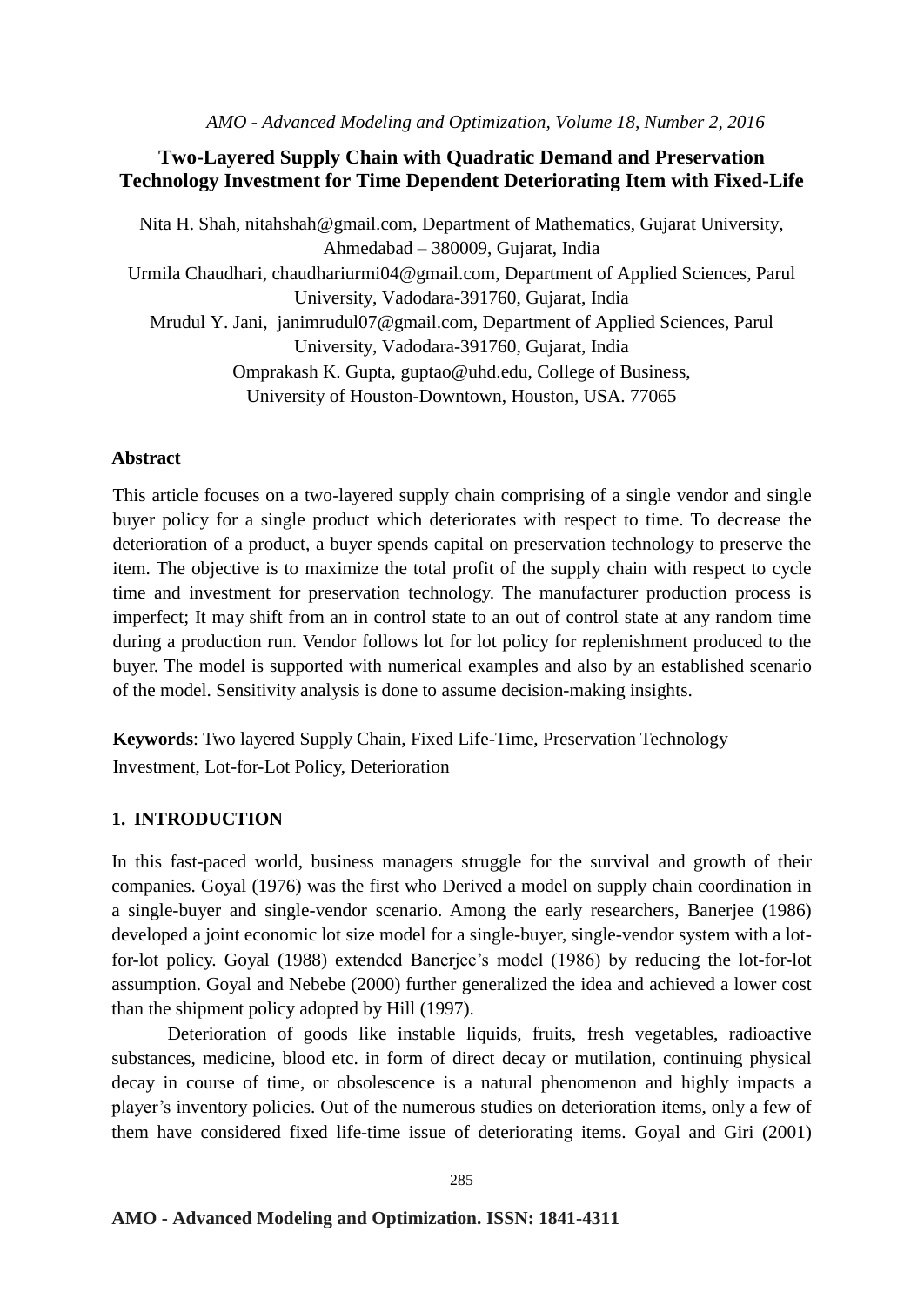studied a mathematical model for recent trends in the modeling of deteriorating inventory. Afterwards, Teng and Yang (2004) developed deterministic economic order quantity models with partial backlogging when demand and cost are fluctuating with time. Later, Yang (2005) established a model for comparison among various partial backlogging inventory models for deteriorating items. On the other hand, to reduce the deterioration, Hsu *et al.* (2010) investigated an inventory model with preservation technology investment to minimize the deterioration rate of inventory for constant demand. Dye and Hsieh (2012) studied an optimal replenishment policy for deteriorating items with effective investment in preservation technology. Hsein and Dye (2013) established a production inventory model incorporating the effect of preservation technology investment when demand is fluctuating with time. Recently, Shah and Shah (2014) evaluated an inventory model for optimal cycle time and preservation technology investment for deteriorating items with price-sensitive stockdependent on demand under inflation. Later on Shah, *et al.* (2014) developed optimal policies for deteriorating items with maximum lifetime and two-level trade credits.

In this paper, we analyze a supply chain that consists of a single vendor, single buyer and single item, when demand is dependent on time. The vendor is the manufacturer and faces the production of defective items. Here, consider an item deteriorating in nature. To reduce the deterioration rate, the investment in preservation technology is integrated. The trade-off is to be obtained between demand and investment in the preservation to maximize the profit of the supply chain.

The rest of the paper is organized as follows. Section 2 presents the notations and the assumptions that are used. Section 3 derives the mathematical model of the inventory problem. Section 4 establishes the proposed inventory model with numerical examples. This section also provides some decision-making insights. Finally, Section 5 gives conclusion and future research directions.

# **2. NOTATION AND ASSUMPTIONS**

The proposed inventory problem is based on the following notations and assumptions.

## **2.1 Notation**

| $I_{v}(t)$       | Inventory level at any time $t$ of vendor          |
|------------------|----------------------------------------------------|
| OC               | Ordering cost per unit (in $\$ )                   |
| $HC_{v}$         | Holding cost per unit (in \$)                      |
| $TC_{v}$         | Average total cost of product (in \$)              |
| DICV             | Vendor's defective item cost per unit time (in \$) |
| $\pi_{v}$        | Total Profit of vendor (in \$)                     |
| w                | Unit wholesale price $(in $)$                      |
| $\boldsymbol{p}$ | Selling price of the buyer per unit (in $\$ )      |
| m                | Fixed life-time of the product (in years)          |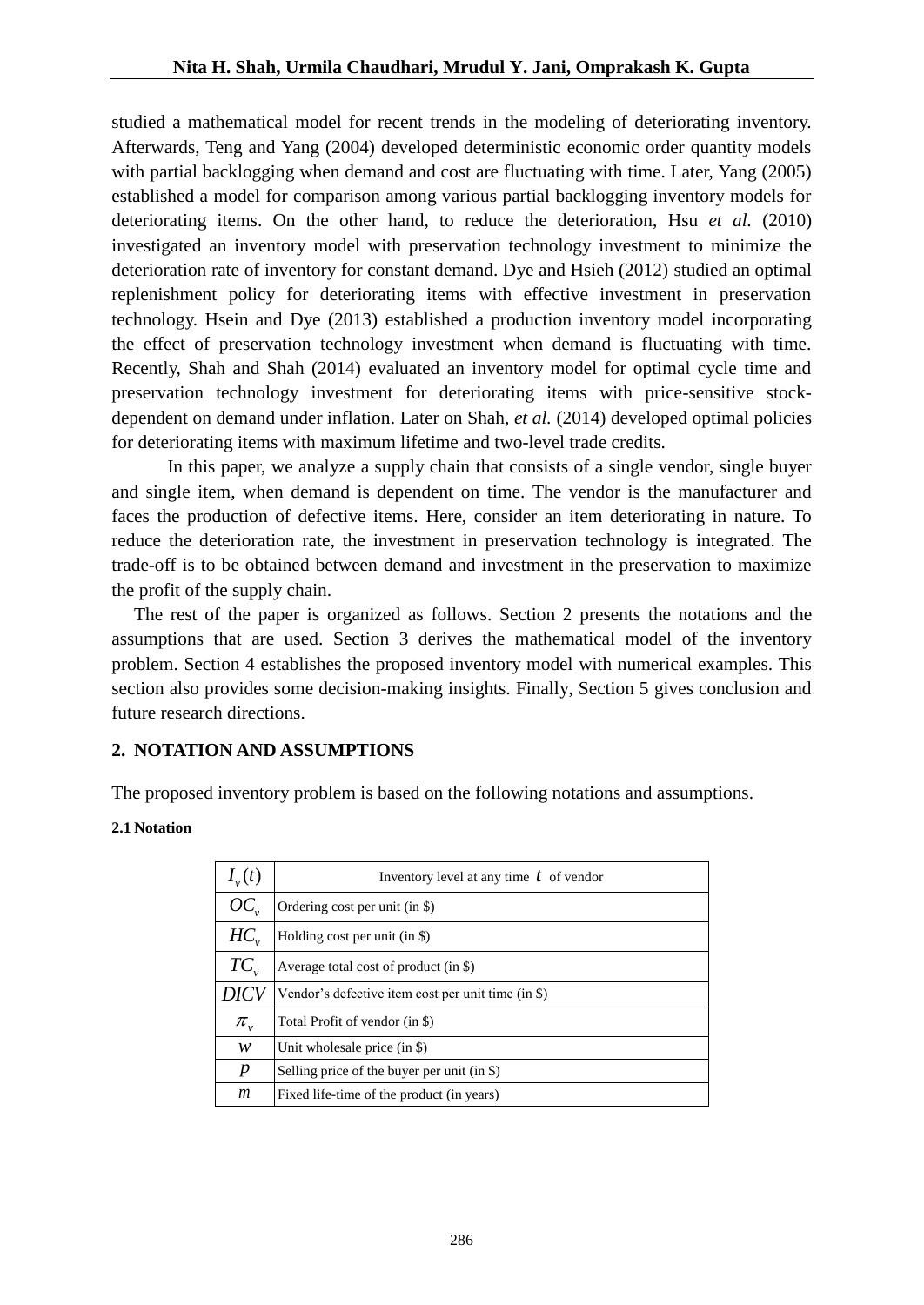| $\theta(t)$                  | $\overline{\phantom{a}}$ deterioration rate at time $t$<br>$1+m-t$                                                                                                       |  |  |  |  |
|------------------------------|--------------------------------------------------------------------------------------------------------------------------------------------------------------------------|--|--|--|--|
| $I_b(t)$                     | Inventory level at any time $t$ of buyer                                                                                                                                 |  |  |  |  |
| $OC_b$                       | Ordering cost per unit (in \$)                                                                                                                                           |  |  |  |  |
| HC <sub>b</sub>              | Holding cost per unit (in \$)                                                                                                                                            |  |  |  |  |
| $\pi_{\scriptscriptstyle b}$ | Total Profit of Buyer (in \$)                                                                                                                                            |  |  |  |  |
| u                            | Preservation technology investment per unit time (in \$)                                                                                                                 |  |  |  |  |
| f(u)                         | $= 1 - \frac{1}{1 + \mu u}$ proportion of reduced deterioration item (in year), $\mu > 0$                                                                                |  |  |  |  |
| $\pi$                        | Total profit of supply chain (in \$)                                                                                                                                     |  |  |  |  |
| T                            | Cycle Time (in years)                                                                                                                                                    |  |  |  |  |
| $T_{d}$                      | Time delay for the vendor to being (start) production (in years)                                                                                                         |  |  |  |  |
| g(t)                         | Probability density function of the time $t$                                                                                                                             |  |  |  |  |
| E(N)                         | Expected number of defective items produced during a production run                                                                                                      |  |  |  |  |
| R(t)                         | $= a \cdot (1 + b \cdot t - c \cdot t^2)$ ; demand rate at time t                                                                                                        |  |  |  |  |
| P(t)                         | $= \lambda \cdot R(t)$ ; production rate at time $t$ , $\lambda > 1$                                                                                                     |  |  |  |  |
| $\alpha P$                   | Defective item production rate; $0 \le \alpha \le 1$                                                                                                                     |  |  |  |  |
| ons                          | g assumptions are made to develop the proposed model:                                                                                                                    |  |  |  |  |
|                              |                                                                                                                                                                          |  |  |  |  |
|                              | onsider a supply system consisting of a single - manufacturer and s<br>$1$ with single – item.                                                                           |  |  |  |  |
|                              | lemand rate, (say) $R(t) = a \cdot (1 + b \cdot t - c \cdot t^2)$ is function of time,                                                                                   |  |  |  |  |
|                              | and, $0 \le b < 1$ denotes the linear rate of change of demand with really                                                                                               |  |  |  |  |
|                              | 1 denotes the quadratic rate of change of demand.                                                                                                                        |  |  |  |  |
|                              | roduction rate $(P(t))$ of the manufacturer is greater than the dema                                                                                                     |  |  |  |  |
|                              | buyer, which implies that the vendor has sufficient production cap<br>mand of the buyer.<br>horizon is infinite.<br>ages are not allowed.<br>time is zero or negligible. |  |  |  |  |
|                              |                                                                                                                                                                          |  |  |  |  |
|                              |                                                                                                                                                                          |  |  |  |  |
|                              | 287                                                                                                                                                                      |  |  |  |  |

## **2.2 Relations between Parameters**

 $p > C$ 

 $0 \le \theta < 1$ 

 $T \leq m$ 

# **2.3 Assumptions**

The following assumptions are made to develop the proposed model:

- 1. We consider a supply system consisting of a single manufacturer and single buyer to deal with single – item.
- 2. The demand rate, (say)  $R(t) = a \cdot (1 + b \cdot t c \cdot t^2)$  is function of time,  $a > 0$  is scale demand,  $0 \le b < 1$  denotes the linear rate of change of demand with respect to time,  $0 \leq c < 1$  denotes the quadratic rate of change of demand.
- 3. The production rate  $(P(t))$  of the manufacturer is greater than the demand rate  $R(t)$ of the buyer, which implies that the vendor has sufficient production capacity to meet the demand of the buyer.
- 4. Time horizon is infinite.
- 5. Shortages are not allowed.
- 6. Lead time is zero or negligible.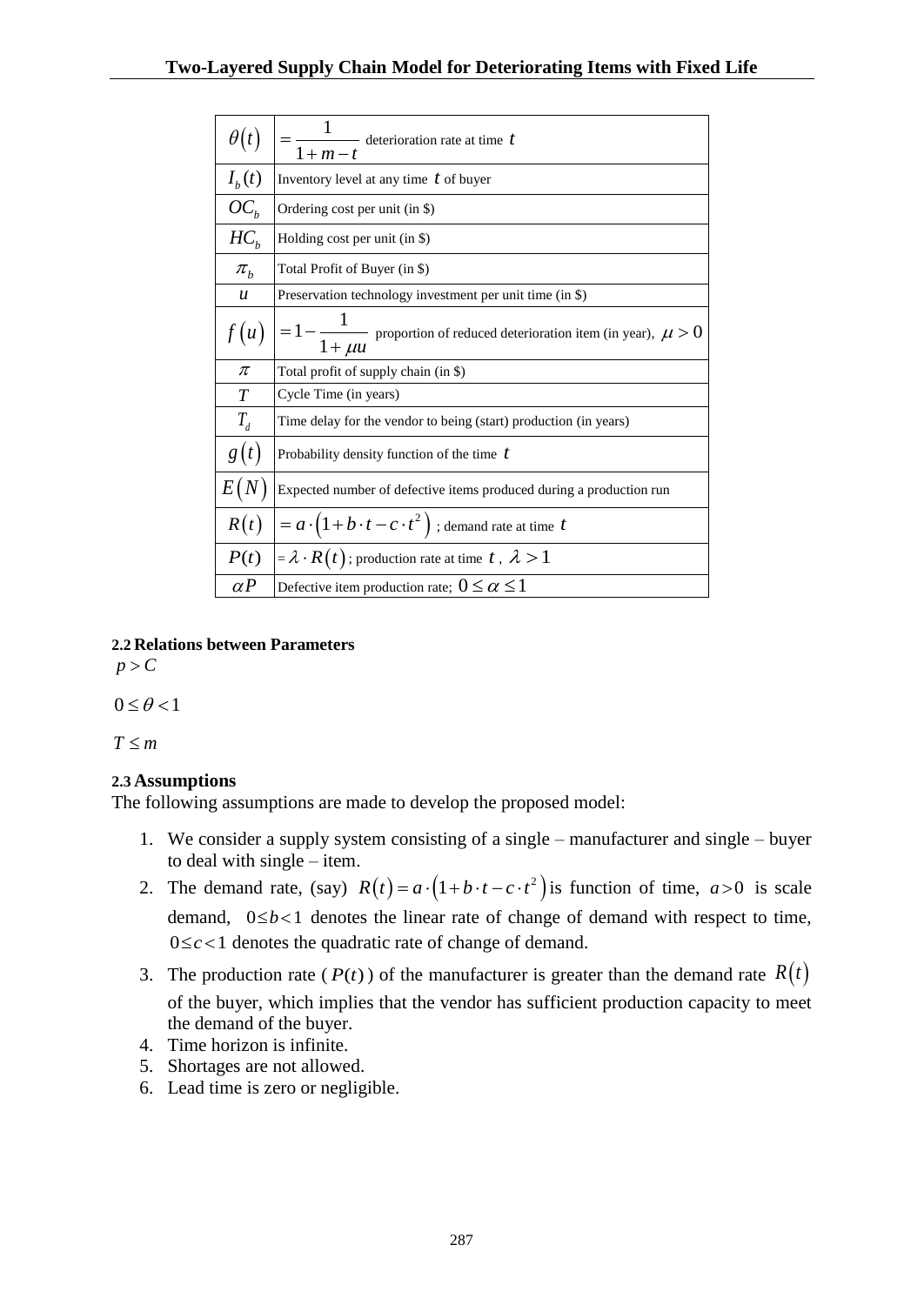- 7. The proportion of reduced deterioration rate,  $f(u)$ , is assumed to be a continuous increasing and concave function of investment  $u$  on preservation technology , i.e.  $f'(u) > 0$  and  $f''(u) > 0$ . WLOG, assume  $f(0) = 0$ .
- 8. The instantaneous rate of deterioration is  $\theta(t)$  $t = \frac{1}{1 + m - t}$ ,  $0 \le t \le T \le m$ .  $\frac{1}{m-t}$  $\theta(t) = \frac{1}{1+m}$ ,  $0 \le t \le T \le m$ .  $\frac{1}{1+m-t}$ ,  $0 \le t \le T \le m$ . for any finite value of *m*, we have  $\theta(t) < 1$ . If  $m \to \infty$  then  $\theta(t) \to 0$  i.e. the item is nondeteriorating.
- 9. As the manufacturer's production rate is greater than the buyer's demand rate, the vendor may start production with a time delay  $(T_d)$  in each production cycle.

# **3. MATHEMATICAL MODEL**

We derive the mathematical model for supply chain considering deteriorating items depends on the fixed life-time with preservation technology under quadratic demand. The proportion of reduced deterioration rate  $f(u)$  will take place only when the manufacturer / buyer wishes to invest'*u* ' in the preservation technology.



**Buyer's Inventory Figure 1.** A Schematic Diagram of the Vendor-Buyer Inventory System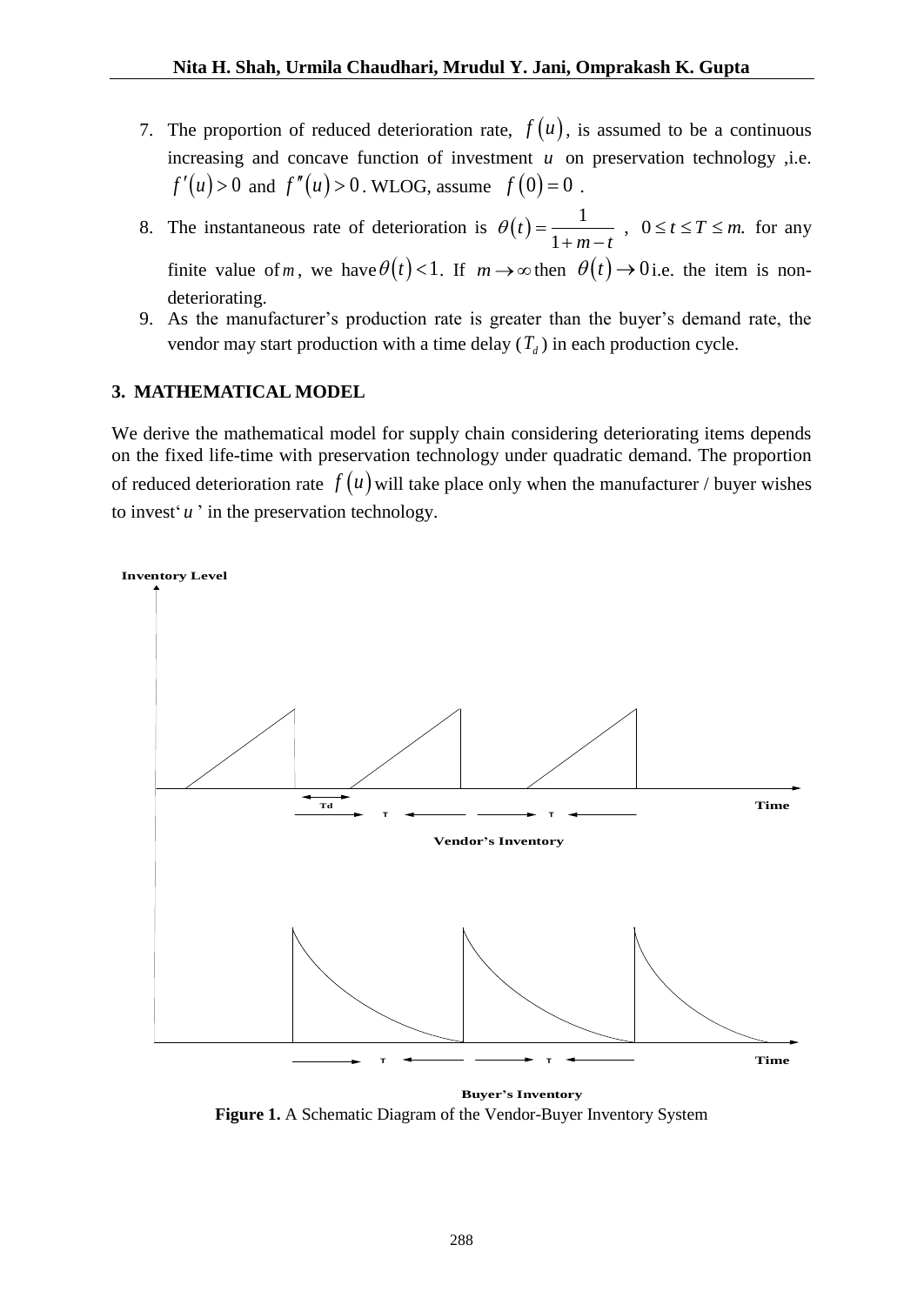#### **3.1Buyer's Inventory Model**

A schematic diagram of the buyer's inventory level at time *t* during a cycle of length *T* is given by

$$
\frac{dI_b(t)}{dt} + \theta(t)(1 - f(u))I_b(t) = -a(1 + b \cdot t - c \cdot t^2)
$$

$$
\frac{-b' + c'}{dt} + \theta(t) (1 - f(u))I_b(t) = -a(1 + b \cdot t - c \cdot t^2)
$$
\nwith  $I_b(T) = 0$ . Solving equation (1) with the boundary condition, we get,  
\n
$$
\begin{bmatrix}\n\frac{\left((1 + m - t)^{(-x + 1)}}{(-x + 1)} + \frac{(1 + m)^{(-x + 1)}}{(-x + 1)}\right) - \left(\frac{(1 + m - T)^{(-x + 1)}}{(-x + 1)} + \frac{(1 + m)^{(-x + 1)}}{(-x + 1)}\right) \\
\frac{\left(t - \frac{(1 + m - t)^{(-x + 1)}}{(-x + 1)} + \frac{(1 + m - t)^{(-x + 2)}}{(-x + 1) \cdot (-x + 2)} - \frac{(1 + m)^{(-x + 2)}}{(-x + 1) \cdot (-x + 2)}\right)}{-\frac{T \cdot (1 + m - T)^{(-x + 1)}}{(-x + 1)} - \frac{(1 + m - T)^{(-x + 2)}}{(-x + 1) \cdot (-x + 2)} + \frac{(1 + m)^{(-x + 2)}}{(-x + 1) \cdot (-x + 2)}\n\end{bmatrix}
$$
\n
$$
I_b(t) = (1 + m - t)^x \cdot a
$$
\n
$$
\begin{bmatrix}\n-\frac{t^2 \cdot (1 + m - t)^{(-x + 1)}}{(-x + 1)} - \frac{2 \cdot t \cdot (1 + m - t)^{(-x + 2)}}{(-x + 1) \cdot (-x + 2)} - \frac{2 \cdot (1 + m - t)^{(-x + 3)}}{(-x + 1) \cdot (-x + 2) \cdot (-x + 3)} \\
+\frac{2 \cdot (1 + m)^{(-x + 3)}}{(-x + 1) \cdot (-x + 2) \cdot (-x + 3)} + \frac{T^2 \cdot (1 + m - T)^{(-x + 1)}}{(-x + 1)} + \frac{2 \cdot T \cdot (1 + m - T)^{(-x + 2)}}{(-x + 1) \cdot (-x + 2)} \\
+\frac{2 \cdot (1 + m - T)^{(-x + 3)}}{(-x + 1) \cdot (-x + 2) \cdot (-x + 3)} - \frac{2 \cdot (1 + m)^{(-x + 3)}}{(-x + 1) \cdot (-x + 2) \cdot (-x + 3)}\n\end{bmatrix}
$$

where, 
$$
X = \frac{1}{1 + \mu \cdot u}
$$
 and  $I_{b0} = I_b(0)$ .

Now, the total cost per unit time of buyer is sum of

Setup cost :

Holding cost :

$$
OC_b = \frac{A_b}{T}
$$
  

$$
HC_b = \frac{h_b}{T} \cdot \int_0^T I_b(t) dt
$$

 $OC_b = \frac{A_b}{A}$ 

 $=$ 

Investment for Preservation Technology :  $PTI = u$ The average total cost :  $TC_b = HC_b + OC_b + PTI$ 

Therefore, the total profit per unit time for buyer is  $\pi_b = \frac{p}{T} \cdot \int R(t) dt - \frac{w \cdot t_{b0}}{T}$  $\mathbf{0}$ *T*  $\dot{L}_b = \frac{p}{T} \cdot \int_a^T R(t) dt - \frac{w \cdot I_{b0}}{T} - TC_b$  $\pi_b = \frac{p}{T} \cdot \int_{0}^{T} R(t) dt - \frac{w \cdot I_{b0}}{T} - TC_b$ 

## **3.2 Vendor's Model**

We assume that the vendor begins production at a time delay  $T_d$  and the production process may shift from an in-control state to an out-of-control state at a random time  $t \in [T_d, T]$ . If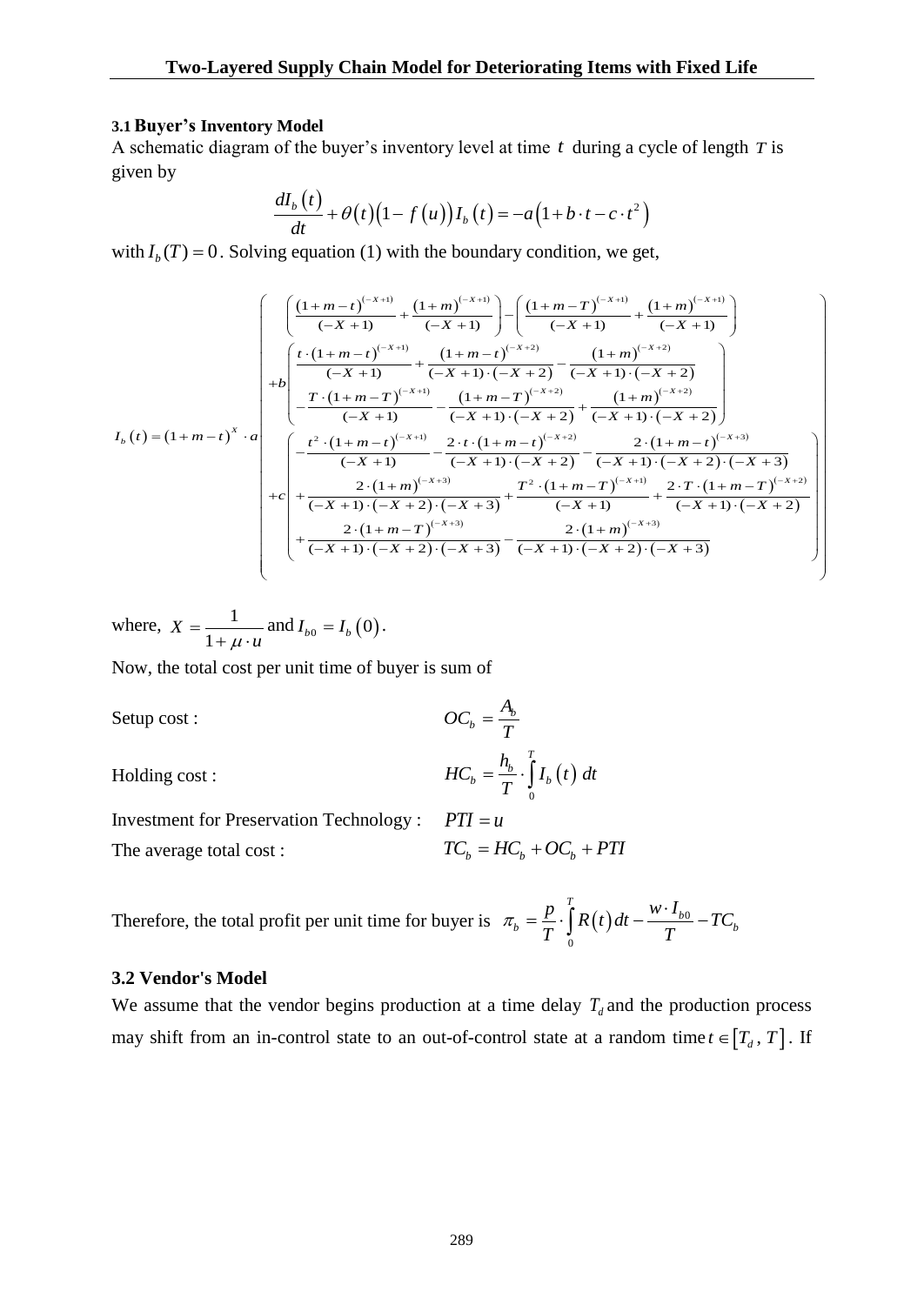$E(N)$  denotes the expected number of defective items produced during a production run then

$$
E(N) = \int_{T_d}^{T} \alpha \cdot P(T-t) g(t) dt
$$

where,  $P(T-t) = \lambda \cdot R(T-t)$ .

The change in inventory level at the vendor's end is the same as the net change in production rate and the defective item removal rate. Thus, the rate of change of inventory level can be described by the following differential equation<br>  $dI_v(t) = B(t) E(N)$ 

$$
\frac{dI_{\nu}(t)}{dt}=P(t)-\frac{E(N)}{T-T_d}, T_d \leq t \leq T
$$

condition, we get,

E(N) denotes the expected number of defective items produced during a production run then  
\n
$$
E(N) = \int_{Z} \alpha \cdot P(T - t) g(t) dt
$$
\nwhere,  
\n
$$
P(T - t) = \lambda \cdot R(T - t).
$$
\nThe change in inventory level at the vendor's end is the same as the net change in production  
\nthe defective time removal rate. Thus, the rate of change of inventory level can be  
\ndescribed by the following differential equation together with the boundary  
\ncondition, we get,  
\nwith,  $I_{\nu}(T_{\delta}) = 0$ . Solving the above differential equation together with the boundary  
\ncondition, we get,  
\n
$$
I_{\nu}(t) = \lambda \cdot \alpha \cdot \left(t + \frac{1}{2}bt^2 - \frac{1}{3}ct^2\right) = \frac{\left[\frac{1}{3} \frac{a\lambda \alpha c(T^2 - T_{\delta}^2)}{T - T_{\delta}} + \frac{1}{2} \frac{a\lambda \alpha (-b - 2cT)(T^2 - T_{\delta}^2)}{T - T_{\delta}} + \alpha \lambda a(1 + bT + cT^2)\right]}{T - T_{\delta}}
$$
\n
$$
I_{\nu}(t) = \lambda \cdot \alpha \cdot \left(t + \frac{1}{2}bt^2 - \frac{1}{3}ct^2\right) = \frac{\left[\frac{1}{3} \frac{a\lambda \alpha c(T^2 - T_{\delta}^2)}{T - T_{\delta}} + \frac{1}{2} \frac{a\lambda \alpha (-b - 2cT)(T^2 - T_{\delta}^2)}{T - T_{\delta}} + \alpha \lambda a(1 + bT + cT^2)\right]}{T - T_{\delta}}
$$
\nNow, the total cost per unit time of vendor is comprised by  
\nSeup cost : 
$$
OC_{\nu} = \frac{A_{\nu}}{T} \int_{T_{\nu}}^{T} I_{\nu}(t) dt
$$
\nDefective item Cost : 
$$
DIC_{V} = \frac{CE(N)}{T}
$$
\nThe average total cost 
$$
TC_{\nu} = HC_{\nu} + OC_{\nu} + DIC_{V}
$$
:

\n: Therefore, the total profit per unit time for vendor is  $\pi_{\nu} = \frac{W - C}{T} - I_{\nu}(T) - TC_{\nu}$ .

\n3.3 Supply Chain Model

\nThe total profit of the whole supply chain is

\n
$$
\pi(T, u) = \pi_{\nu}(T, u) + \pi_{\delta}(T, u)
$$

Now, the total cost per unit time of vendor is comprised by

Setup cost :

$$
OC_{v} = \frac{A_{v}}{T}
$$

$$
HC_{v} = \frac{h_{v}}{T} \cdot \int_{T_{d}}^{T} I_{v}(t) dt
$$

Holding cost :

Defective item Cost :  $CE(N)$ *DICv T*  $=$ 

The average total cost :  $TC_{v} = HC_{v} + OC_{v} + DIC_{v}$ 

Therefore, the total profit per unit time for vendor is  $\pi_v = \frac{w - C}{T} - I_v(T) - TC_v$ 

#### **3.3 Supply Chain Model**

The total profit of the whole supply chain is

$$
\pi(T, u) = \pi_{\nu}(T, u) + \pi_{\nu}(T, u)
$$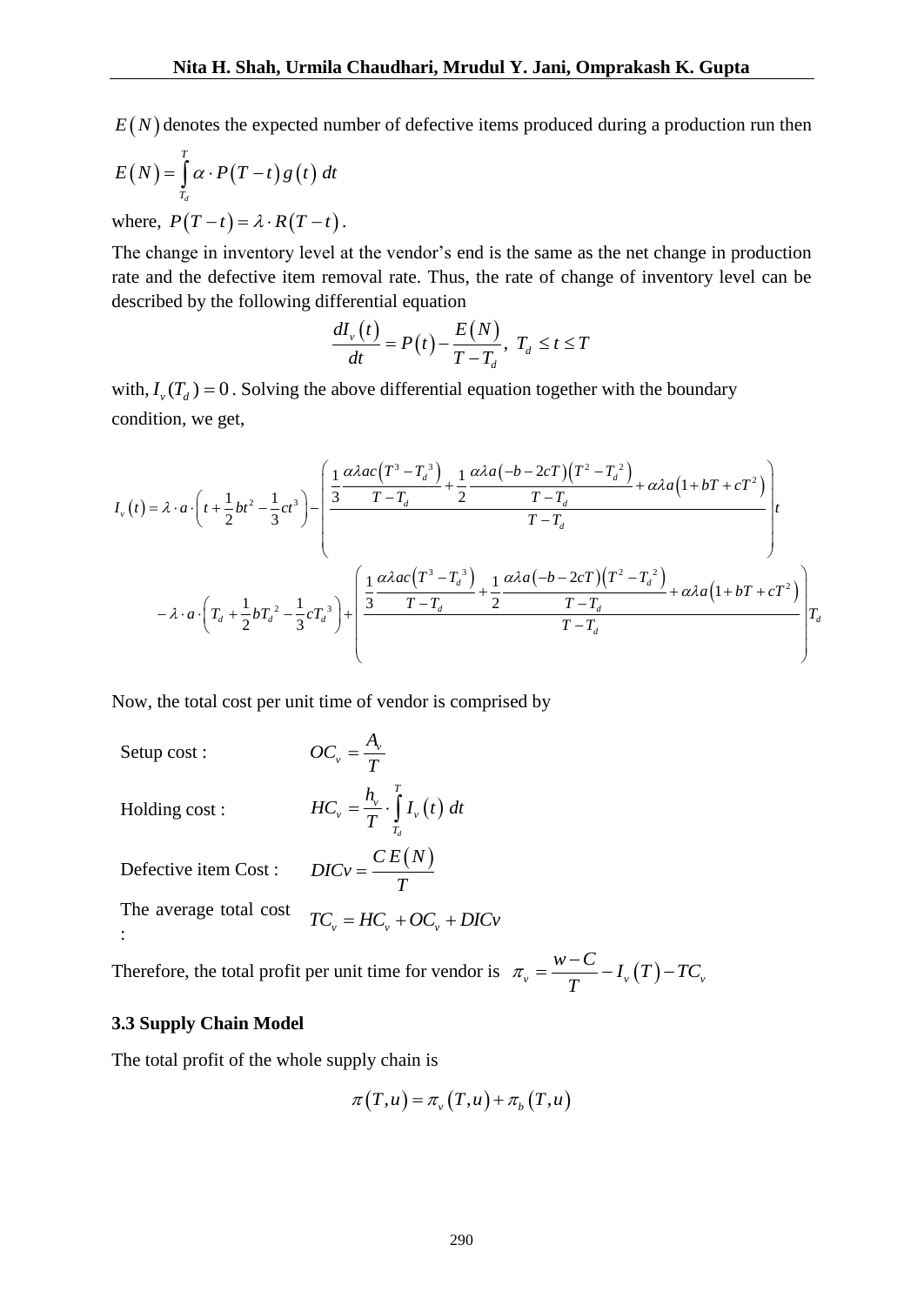In the next section, we discuss uniform distribution and exponential distribution for defective items and study the supply chain with theoretical values for the inventory parameters.

# **4. NUMERICAL EXAMPLE AND SENSITIVE ANALYSIS 4.1 Uniform Distribution**

**Example 1.** Taking,  $g(t)$ 1 *d g t*  $T - T$  $=$  $\overline{a}$  $a = 100$  units,  $b = 0.05$ ,  $c = 0.10$ ,  $\lambda = 1.2$ ,  $T<sub>d</sub> = 0.3$  year,  $\alpha = 0.05$ ,  $A_b = $50$  per order,  $A_v = $60$  per order,  $h_b = $1.2$ /unit/year,  $h_v = $0.6$ /unit/year,  $C = $40$  per unit,  $w = $80$  per unit, ,  $\mu = 0.3$ ,  $p = 300$ ,  $m = 1$  year, in approximate units. The optimal solution is given in Table 1.

**Table 1.** Optimal Solution with and without Preservation Technology

| <b>Uniform Distribution</b>               | $T$ (year)   | u(5)        | $\pi$ (\$)  |
|-------------------------------------------|--------------|-------------|-------------|
| With Preservation<br>Technology           | 1.138234317  | 94.71695403 | 24318.33888 |
| <b>Without Preservation</b><br>Technology | 0.7006960231 |             | 22012.48187 |

Table 1 shows that the effectiveness of preservation technology investment is imperative. For the model without preservation technology, it is observed in table 1 that players should take less time to sell products due to the higher rate of deterioration. Consequently, the cycle time becomes shorter. The concavity behaviour of the objective function  $\pi(T, u)$  with respect to *T* and *u* is shown in Figure 2 and 3.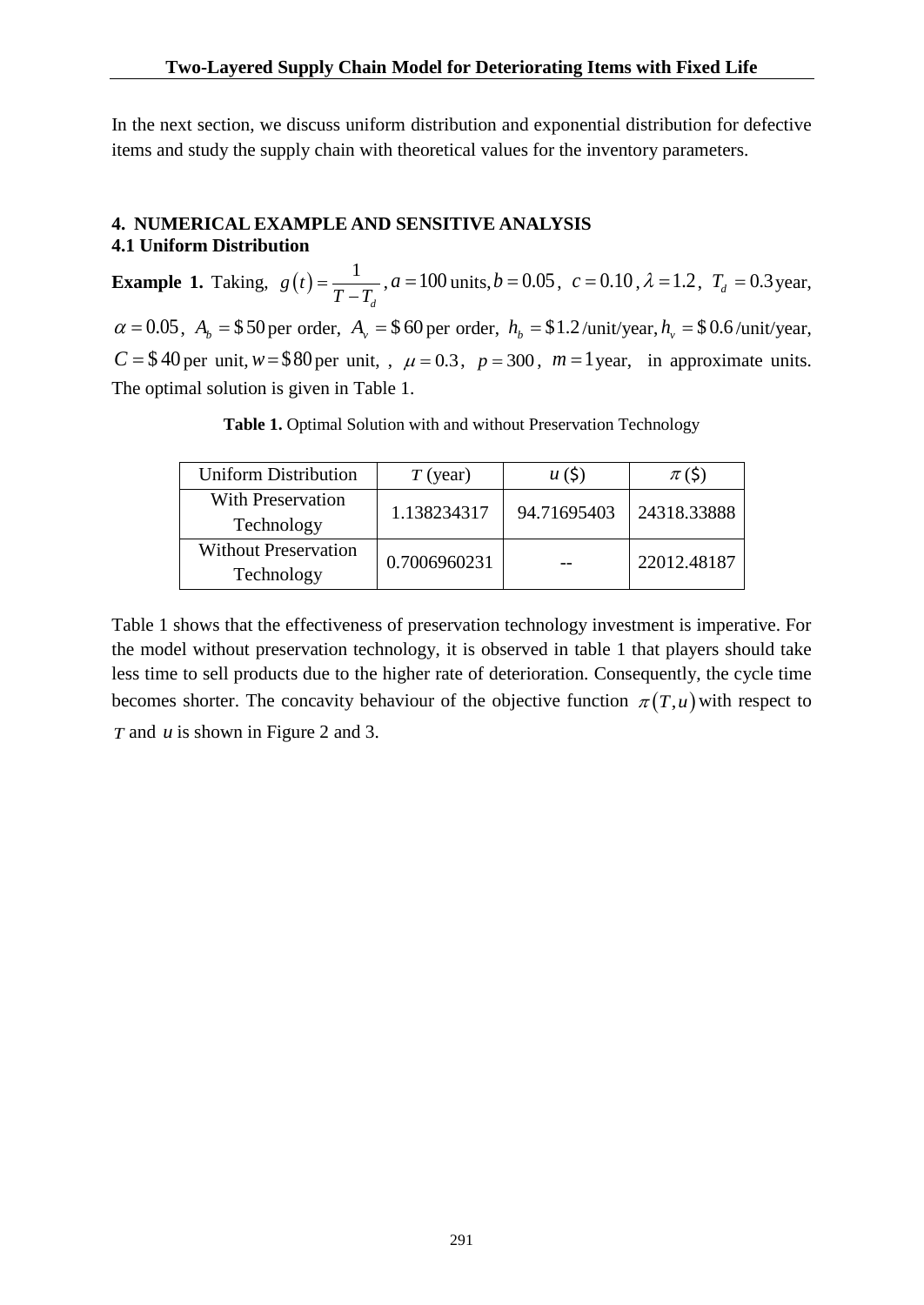

**Figure 2.** Concavity Behaviour of the Profit Function (Uniform distribution with Preservation Technology)



**Figure 3.** Concavity Behaviour of the Profit Function (Uniform distribution without Preservation Technology (i.e.  $f(u) = 0$ ))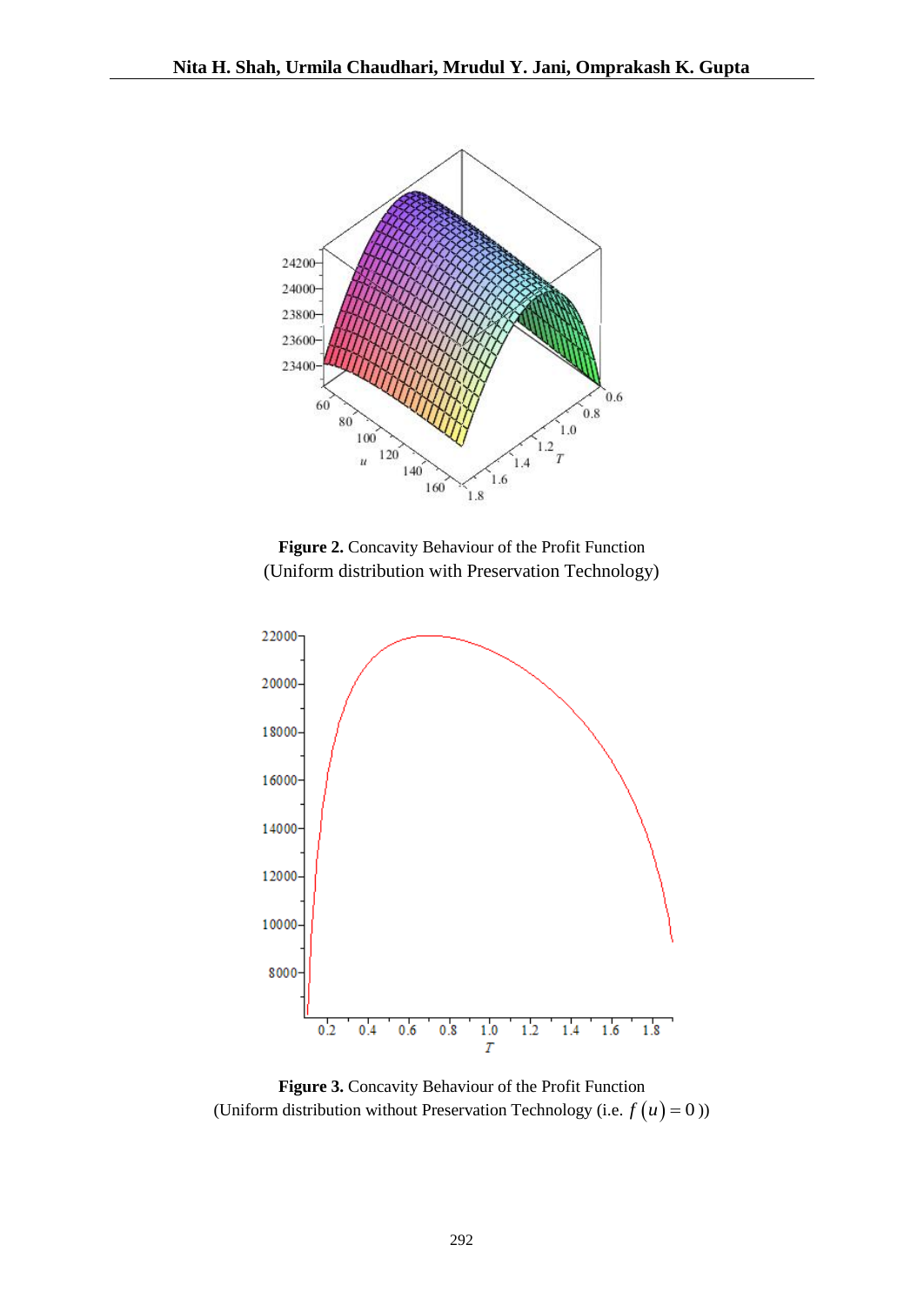### **Sensitivity analysis**

With the inventory parameters as given in Example 1, the sensitivity analysis is carried out by changing one variable at a time as  $-20\%$ ,  $-10\%$ , 10% and 20%. The variations in total profit of the supply chain are presented in Figure 4.

Selling price and scale demand rapidly increases total profit. The linear rate of demand, production rate and fixed life-time slowly increases total profit of the supply chain and rest of the parameters like, purchase cost, holding costs, ordering cost of two players, time delay for the vendor and wholesale price decreases total profit. Almost similar trend is observed for the total profit in without preservation.

The variations in preservation technology investment are exhibited in Figure 5. Increase in scale demand and wholesale price gives huge positive impact on investment in preservation. Whereas linear rate of demand, production rate and ordering cost increases investment in preservation gradually. On the other side, holding cost for both players, purchase cost, selling price and fixed life-time decreases investment in preservation. A similar trend is observed in without preservation.



Figure 4. Variations in Total Profit  $(\pi)$  (with preservation technology)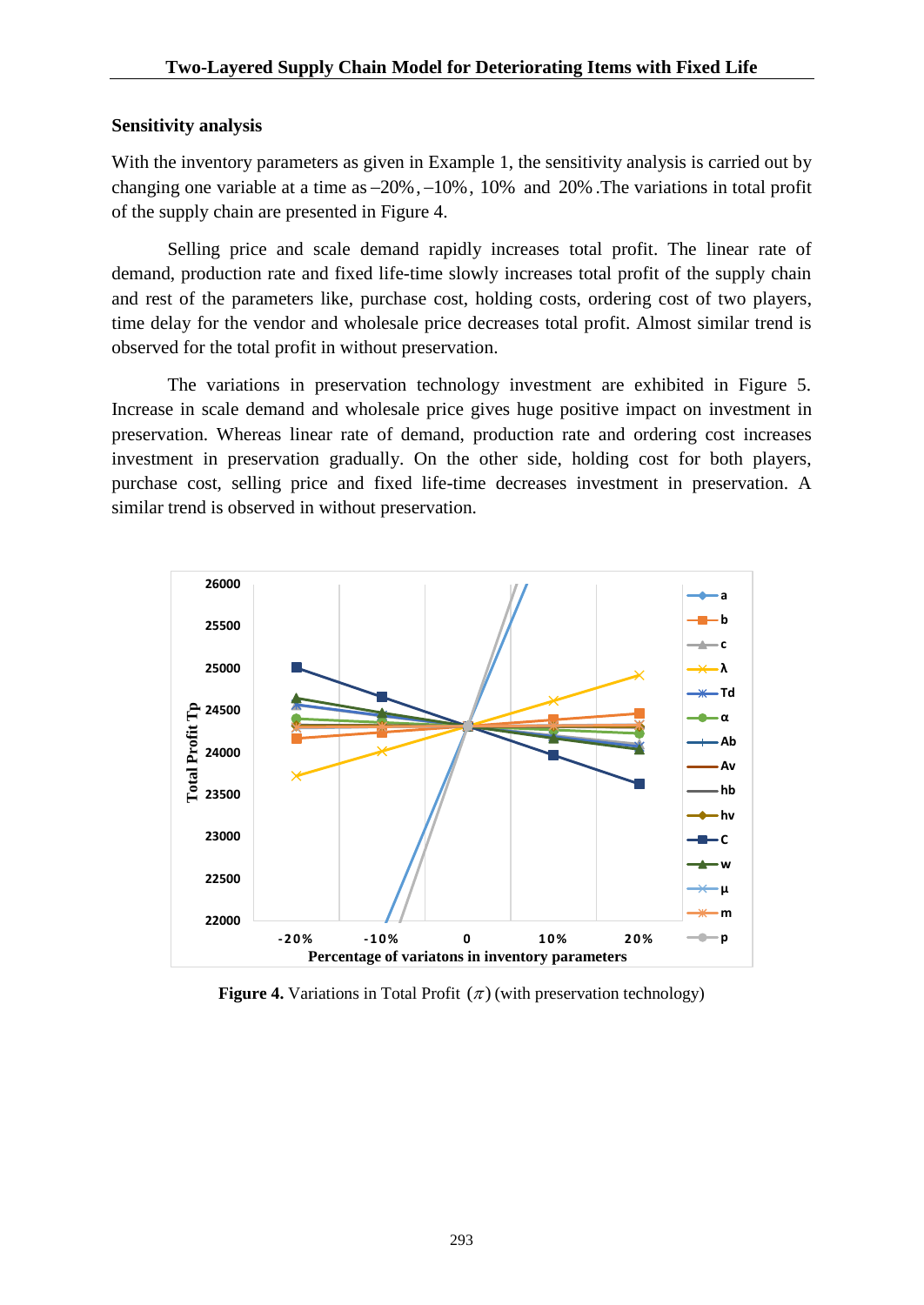

Figure 5. Variations in Investment on Preservation Technology  $(u)$  (with preservation technology)

As shown in Figure 6, an increase in wholesale price gives large positive impact on cycle time. Linear rate of demand, fixed life-time, time delay for vendor, production rate and ordering cost increases cycle time gradually whereas the rest of the inventory parameters decrease the cycle time when we consider preservation technology. Selling price gives a great negative effect on cycle time. Also, a similar observation is observed in cycle time when players do not use preservation technology.



**Figure 6.** Variations in Cycle Time  $(T)$  (with preservation technology)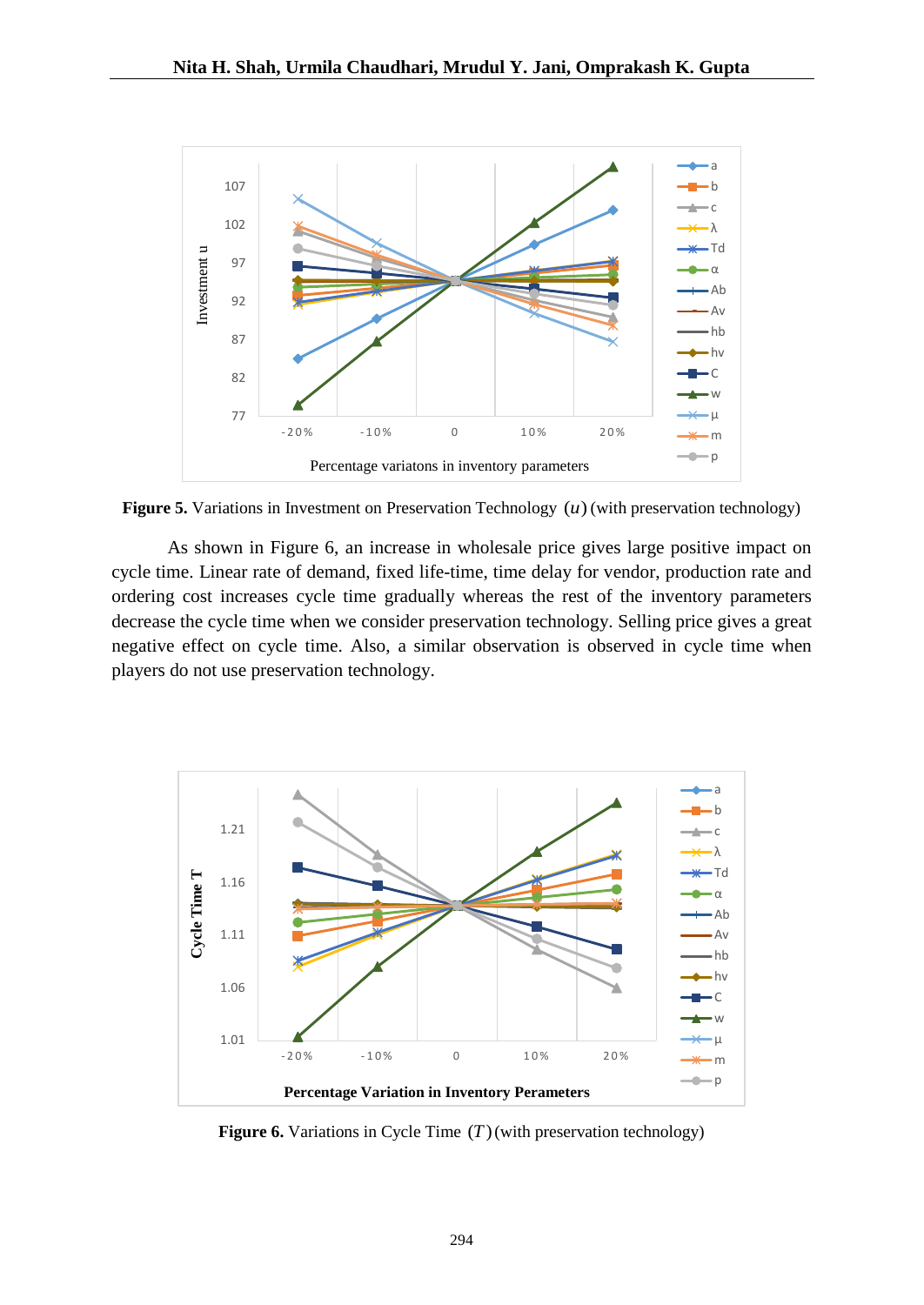# **4.2 Exponential Distribution**

Taking,  $g(t) = \beta \cdot e^{-\beta (T - T_d)}$ ,  $a = 100$  units,  $b = 0.05$ ,  $c = 0.10$   $\lambda = 1.2$ ,  $T_d = 0.3$  year,  $\alpha = 0.05$ ,  $A_b = $50$  per order,  $A_v = $60$  per order,  $h_b = $1.2$ /unit/year,  $h_v = $0.6$ /unit/year,  $C = $40$ per unit,  $w = $80$  per unit, ,  $\mu = 0.3$ ,  $\beta = 0.3$ ,  $p = 300$   $m = 1$  year, in approximate units. We obtain the optimal conclusions for exponential shift distributions as given in Table 2.

**Table: 2** Optimal Results with and without Preservation Technology

| <b>Exponential Distribution</b>           | $T$ (year)   | u(5)        | $\pi$ (\$)  |
|-------------------------------------------|--------------|-------------|-------------|
| With Preservation<br>Technology           | 1.049873287  | 89.97512237 | 24687.82654 |
| <b>Without Preservation</b><br>Technology | 0.6325313384 |             | 22668.80854 |

The concavity behaviour of the objective function  $\pi(T, u)$  with respect to T and u is shown in figures 7 and 8.



**Figure 7.** Concavity Behaviour of the Profit Function (Exponential distribution with Preservation Technology)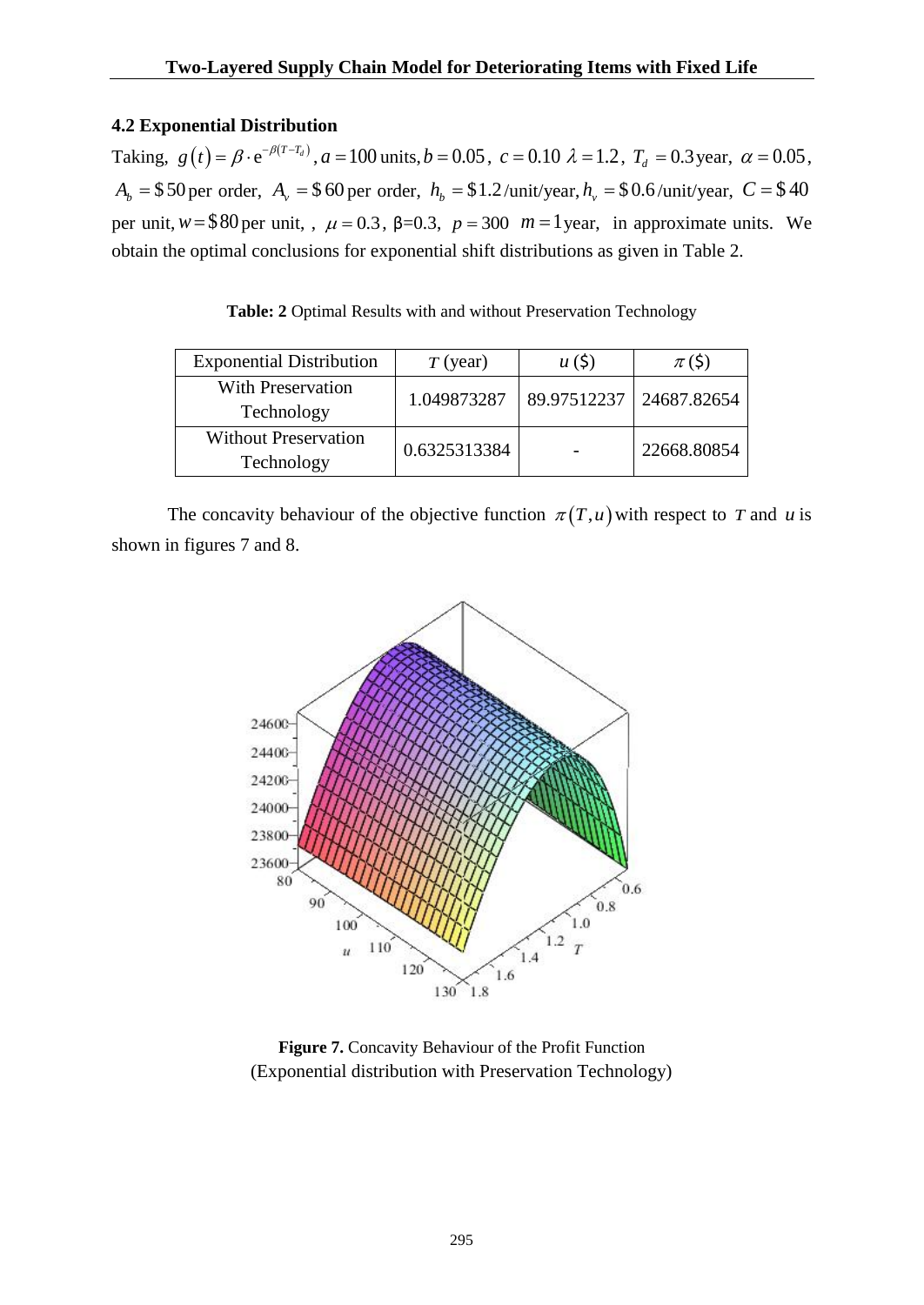

**Figure 8.** Concavity Behaviour of The profit Function (Exponential distribution without Preservation Technology (i.e.  $f(u) = 0$ )) The observations are almost similar to those as for uniform distribution for Figures 9 -11.



**Figure 9.** Variations in Total Profit  $(\pi)$  (with preservation technology)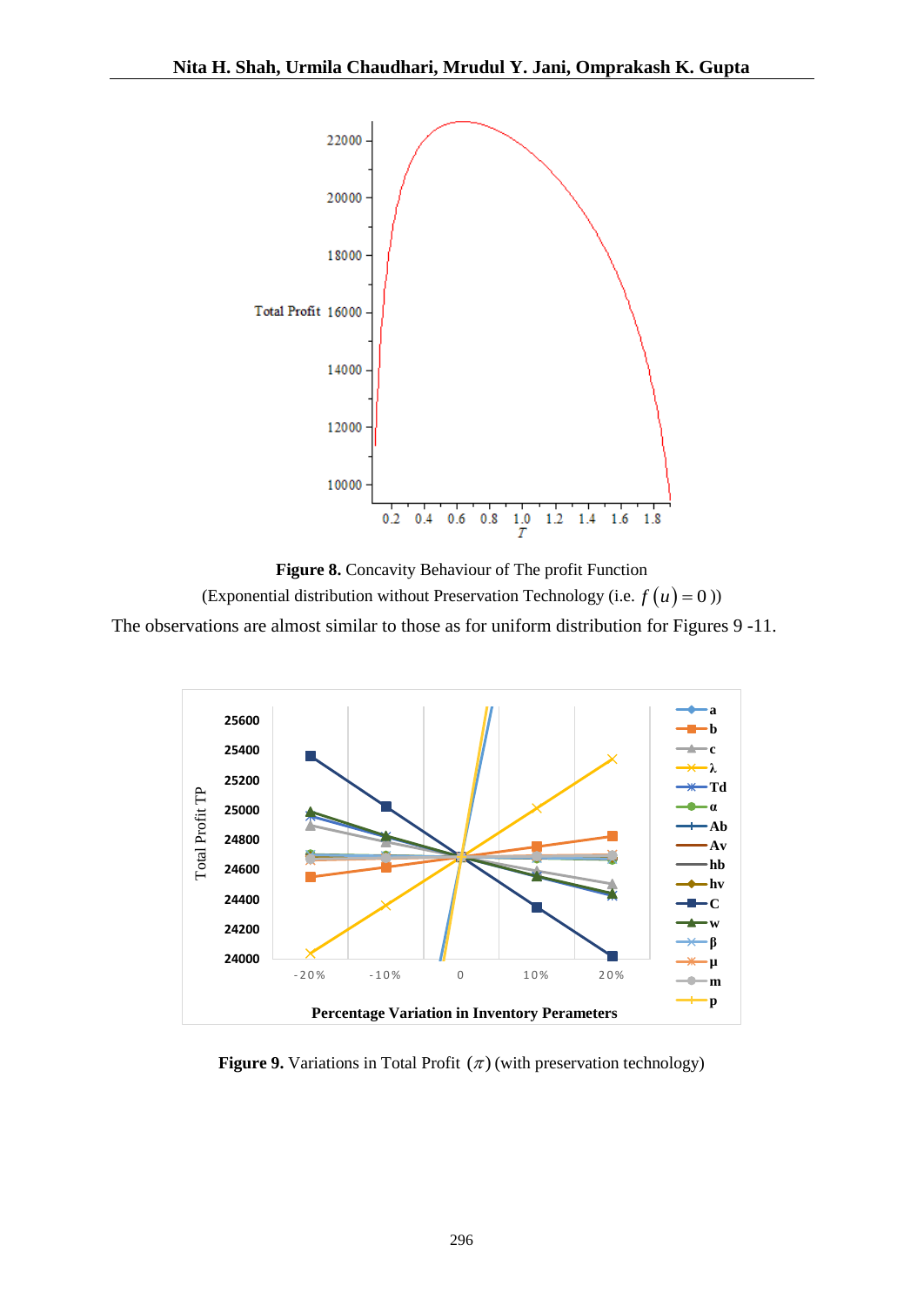

Figure 10. Variations in Investment on Preservation Technology  $(u)$  (with preservation technology)



Figure 11. Variations in Cycle Time  $(T)$  (with preservation technology)

Finally, from Table 1, Table 2 and Figure 12, it is observed that when players use preservation, total profit of supply chain is maximum. When players use uniform distribution and preservation technology, supply chain profit is 9.48% greater as compared to that without preservation technology investment. Also, when players use exponential distribution and preservation technology, the supply chain's profit increases by 8.18% as compared to that without preservation investment.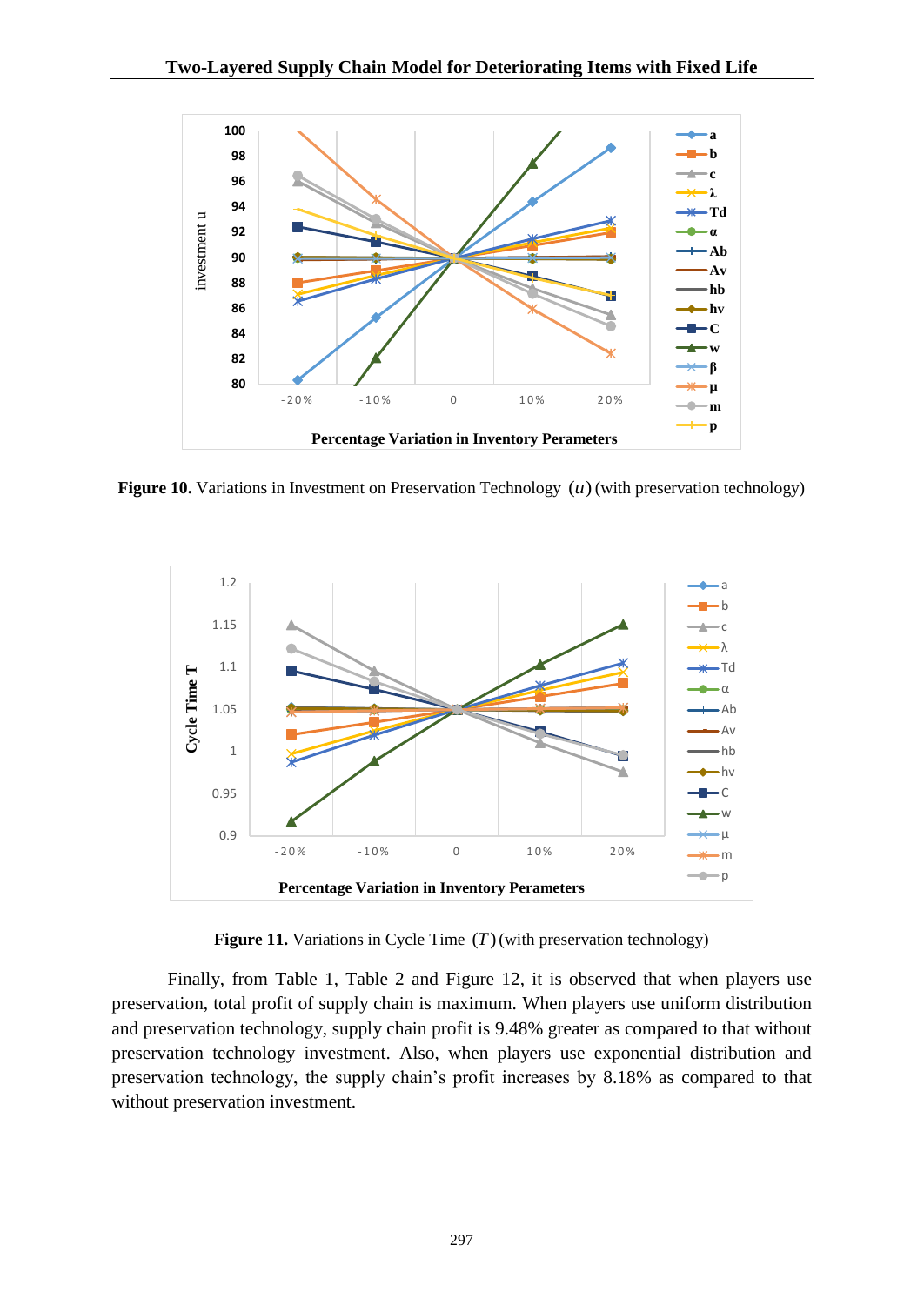![](_page_13_Figure_1.jpeg)

**Figure 12.** Comparison of Total Profits of Supply Chain with and without Preservation

# **5. CONCLUSION**

In this paper, we deliberated a two-layered inventory model for an item deteriorating in nature under preservation technology investment, with quadratic demand and defective production. The total profit of the supply chain with respect to cycle time and preservation investment is maximized. For numerical examples, Supply chain attains the maximum profit and carry-out sensitivity analysis with respect to inventory parameters. Players study the effectiveness of preservation investment on the optimal supply chain decisions. Current research has several possible extensions such as the model can be further generalized by allowing shortages, price discount for the defective items can be considered, one can study multi layered supply chains, etc.

# **6. Acknowledgement**

The first author is thankful to DST- FIST –file # MSI 097 for the financial assistance to carry out this research.

# **7. REFERENCES**

- Banerjee, A. (1986). A joint economic lot size model for purchaser and vendor. *Decision Sciences*, 17, 292-311.
- Dye, C. Y. and Hsieh, T. P.(2012). An optimal replenishment policy for deteriorating items with effective investment in preservation technology. *European Journal of Operational Research* 218, 106-112.
- Goyal S. K., and Giri B. C. (2001). Recent trend in Modeling of deteriorating inventory. *European Journal of Operational Research*, 134, 1-16.